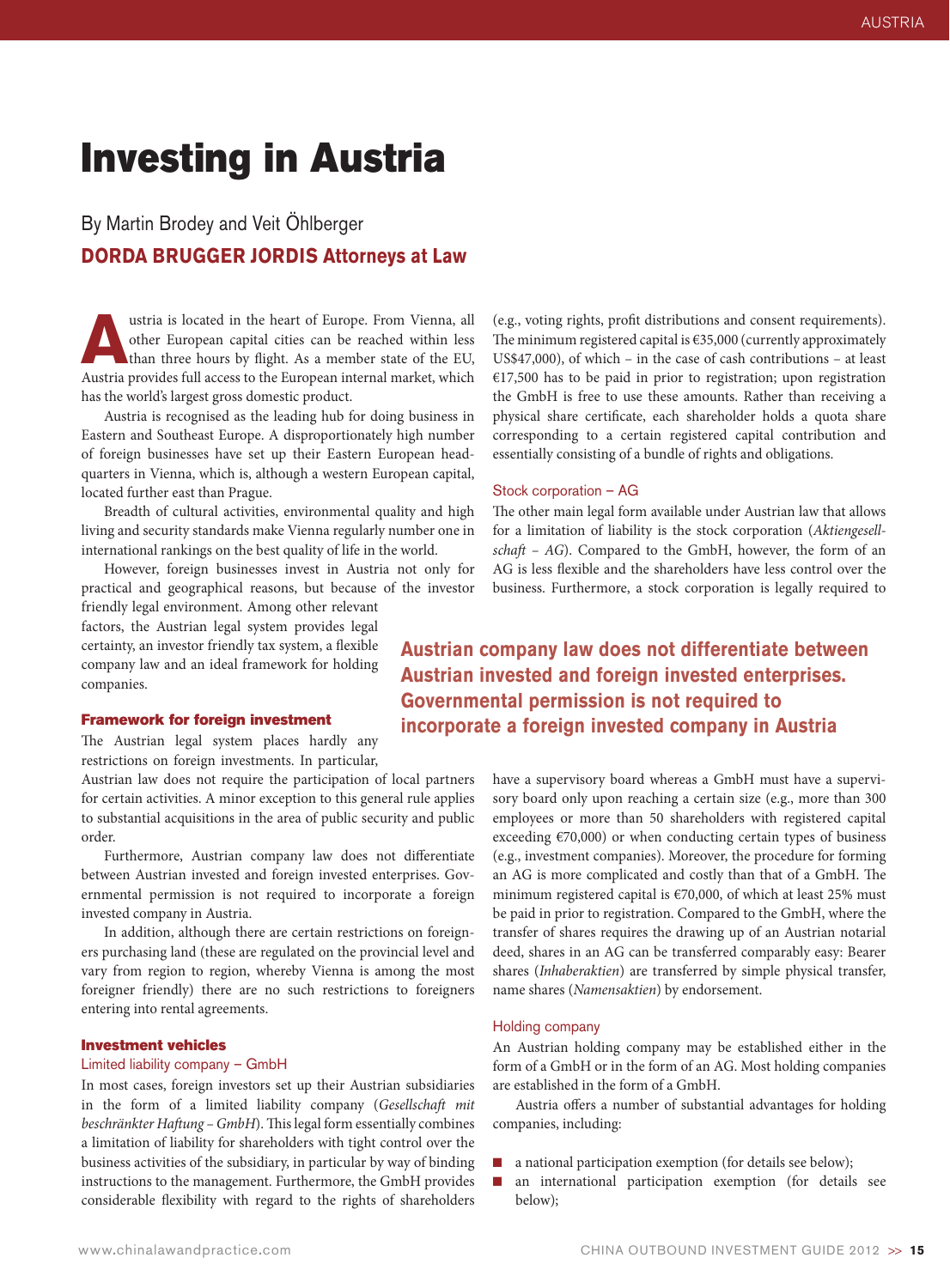- a modern group relief system (for details see below);
- $\blacksquare$  the tax deductibility of financing costs;
- n an extensive network of double taxation treaties (especially with Eastern European countries) providing for low dividend withholding tax rates;
- no domestic withholding tax on interest payments to nonresidents;
- $\blacksquare$  no provisions regarding foreign controlled companies;
- the possibility of obtaining tax rulings, confirming the tax treatment of a specific situation in advance; and
- $\blacksquare$  the flexibility of Austrian company law.

Austrian corporations are subject to a corporate income tax rate of 25%. There exists no special corporate status for a holding company.

### National participation exemption

Under the national participation exemption, dividends resulting from qualifying participants are tax-exempt. The following conditions must be fulfilled:

- n an Austrian entity subject to corporate income tax (parent), e.g., a stock corporation or a limited liability company,
- $\blacksquare$  has a participation, whether direct or indirect,
- $\Box$  in an Austrian corporation or a company with a legal form listed in the Annex to the EU parent/subsidiary-directive, or in a corporation resident in a third country that allows for extensive mutual administrative assistance (subsidiary).

If these conditions are met, any dividends received by the parent through its participation in the subsidiary will be exempt from Austrian corporate income tax, regardless of the extent of the participation and regardless of any holding period.

### International participation exemption

Under the Austrian international participation exemption, dividends and capital gains resulting from qualifying participations are tax exempt. The following conditions must be fulfilled for the international participation exemption to apply:

- n an Austrian corporation (parent),
- $\blacksquare$  has a direct or indirect participation of at least 10% in the share capital
- $\Box$  of a foreign company (subsidiary) which is comparable to an Austrian or EU corporation (as opposed to a partnership),
- with the participation having been held for an uninterrupted period of minimum one year.

If these conditions are met, the following will be exempt from Austrian corporate income tax: (i) any dividends received by the parent from its participation in the subsidiary; and (ii) any capital gains realised by the parent upon the sale of its participation in the subsidiary.

As a result, dividends and capital gains as well as losses or other changes in value of a subsidiary are in principle tax neutral. However, there is the option to declare a participation as tax effective. This option has to be exercised in the year of the acquisition and is

non-revocable. Upon exercising this option, capital gains resulting from that participation or other changes in value of the subsidiary become taxable and losses tax deductible.

Sec 10 (4) of the Austrian Corporate Income Tax Act (*Körperschaftssteuergesetz*) contains a special anti-abuse provision relating to the international participation exemption. This provision applies if both of the following conditions are clearly fulfilled or one of them is substantially exceeded and the other one is closely met:

- $\blacksquare$  the subsidiary focuses on earning passive income (i.e., interest income, rental income, income from royalties and income from capital gains) as opposed to engaging in an active trade or business;
- $\blacksquare$  the subsidiary's effective tax burden is less than 15%.

In this case, the international participation exemption is replaced by an indirect foreign tax credit system (switch-over). Thus, if the subsidiary is a company in a low tax jurisdiction earning only (mainly) passive income, the anti-abuse provision would apply and dividends received by the parent from the subsidiary would be taxable at a rate of 25%, with the possibility of receiving a tax credit for foreign withholding taxes and taxes on underlying income of the subsidiary.

### Group taxation

Financially linked companies may form a group of companies for tax purposes (tax group – *steuerliche Unternehmensgruppe*) with the legal effect that the taxable profit/loss of any business year of each group member is assigned to and taxed at the level of the group leader.

One of the basic requirements is that the companies are financially linked in a way that one company owns directly or indirectly more than 50% of the shares and the voting rights in another company. The group of companies shall exist for a minimum period of three years. In case a group member leaves the group during this minimum term, any assignment of profits or losses to the group leader is cancelled retroactively.

One of the main advantages of the group taxation is that losses generated by any group member may be offset against the profits generated by other group member(s) at the level of the group leader. Also foreign subsidiaries may become group members. As a consequence, foreign losses become deductible for tax purposes in Austria (whereby a double use of losses is excluded).

Where there is the acquisition of an operative company by a group member, a depreciation of goodwill is also allowed in case of a share deal. The goodwill is calculated as the difference between the equity of the acquired company plus hidden reserves contained in the non-depreciable fixed assets on the one side, and the acquisition cost on the other side. Any such goodwill is capped at 50% of the acquisition cost. The calculated goodwill will be depreciable on a straight-line basis over 15 years.

### Branch office

Instead of establishing a (holding) subsidiary, some foreign businesses establish for minor investments a branch office (*Zweigniederlassung*). This is not limited to certain types of businesses but the branch office has to be registered with the Austrian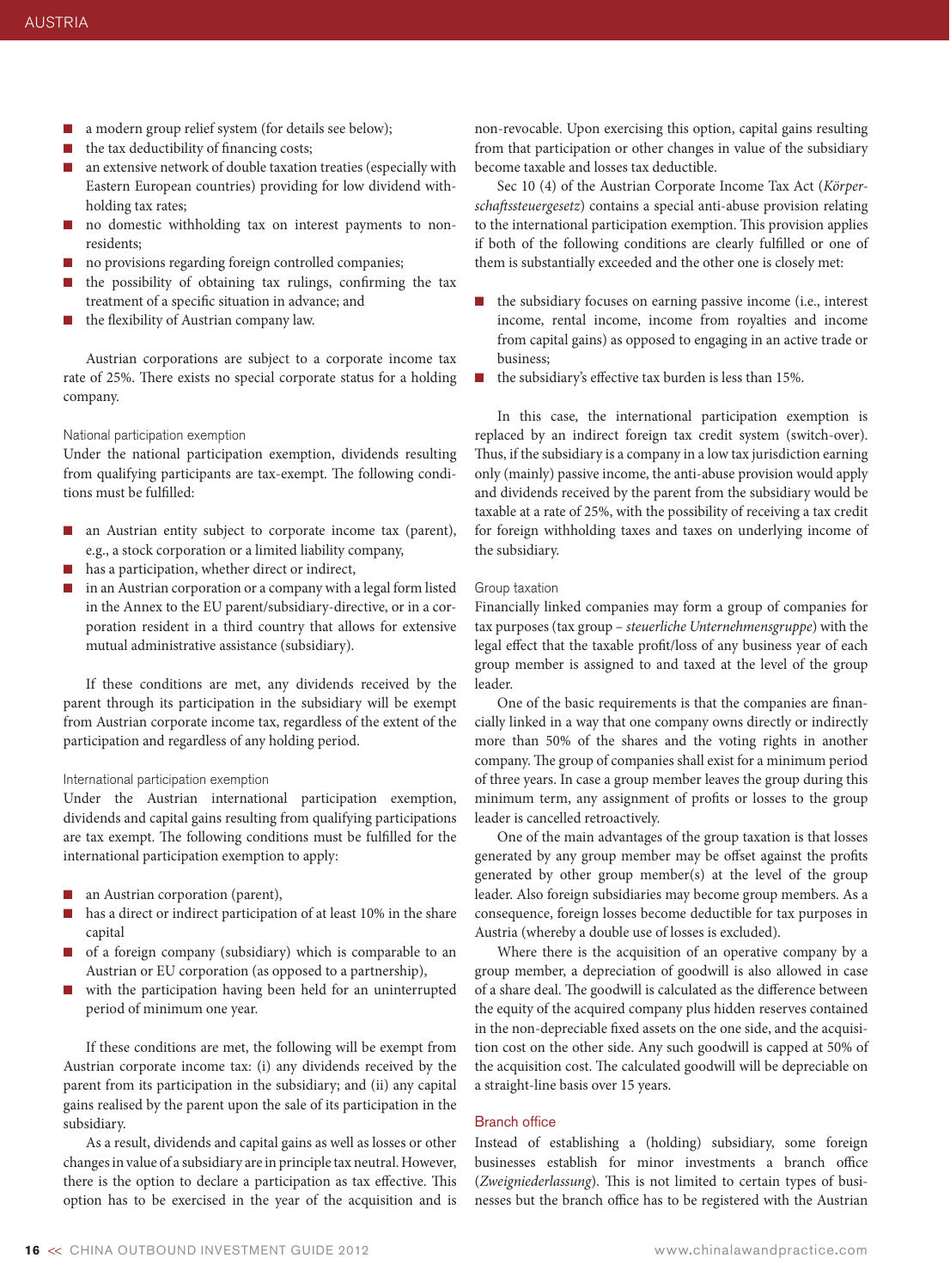Companies Register. Foreign enterprises with their corporate seat outside of the EU and the European Economic Area (EEA) must designate a permanent representative residing in Austria. A branch office does not have a legal personality separate from its 'parent' company, so that contracts concluded with the branch office are concluded with the foreign legal entity itself. The decision to establish a subsidiary or only a branch office will depend mainly on tax and liability considerations.

### Investment via M&A

Previously, Chinese businesses mainly invested in Austria by establishing their own subsidiaries and simply selling their products and services in the Austrian and (Eastern) European market. More recently, Chinese investors have also entered the Austrian market through mergers and acquisitions.

The acquisition of an established business has the main advantage of providing immediate market penetration. The existing trade ties to – often Eastern – Europe can also be instantly used. In addition, most of the interesting Austrian targets are also active in China so that synergies can be achieved in the investor's home market too.

When mergers exceed certain thresholds, Austrian law requires clearance by the Austrian merger control authorities before the merger is put into effect. European merger control regulations can also apply, in addition to national legal provisions, when an even higher threshold has been crossed.

### Share deal or asset deal?

Generally speaking, straight forward M&A transactions are usually structured as share deals. However, as the legal identity of the target company remains unchanged by a share deal, the purchaser takes over the target with all its liabilities. This can be undesirable for an investor, in particular, when acquiring a distressed or insolvent business. In such a situation, an asset deal might be the better option, as in principle they allow the investor to exclude certain unwanted assets and liabili-

ties from the purchase. However, this option is limited by Austrian law – in particular by the following provisions, which provide for an automatic transfer of liabilities with the transfer of underlying assets:

n Pursuant to sec 1409 of the Austrian Civil Code (*Allgemeines Bürgerliches Gesetzbuch*), the purchaser is liable for any preexisting debts of the acquired business that he knew or should have known about. This provision is mandatory law but the

### **Author biographies**

### **Dr Martin Brodey, LL.M.**

Partner, DORDA BRUGGER JORDIS – Vienna martin.brodey@dbj.at



Martin Brodey heads the firm's M&A and CEE desks. His practice focuses on corporate and M&A, international transactions, and CEE projects.

He has advised numerous international clients on a wide range of M&A transactions, including privatisations, in Austria and in Central Europe. On several occasions, he was retained as strategic lead counsel in sizeable M&A (and privatisation) projects in Eastern European jurisdictions (i.e.

Hungary, Slovakia and Slovenia). Other M&A transactions in which he was retained include acquisitions linked with public tender offers (takeover law) and corporate restructurings (including the squeeze-out of minority shareholders).

Industries he covers include banking and financial services, energy, telecoms, construction, IT, wood and paper, food and beverages, chemical, pharmaceutical and health.

Martin graduated from the University of Vienna (Dr iur 1992) and the University of Virginia, School of Law in Charlottesville, Virginia (LL.M. 1989). He also studied law at the University Paris II 'Assas'. Prior to joining the firm in 1991, he worked as an associate at law firms in Washington, DC (Sidley & Austin), and New York (White & Case).

Martin is a member of the IBA, UIA, World Services Group and Biolegis. He has published numerous articles on corporate and competition law in Austrian and international professional journals, and gives presentations at specialised seminars and conferences in Austria and abroad. He is a board member and legal adviser of the American Chamber of Commerce in Austria.

### **Dr Veit Öhlberger, M.Jur.**

Partner, DORDA BRUGGER JORDIS – Vienna veit.oehlberger@dbj.at



Veit Öhlberger is an attorney with DORDA BRUGGER JORDIS and specialises in corporate and commercial law, mergers and acquisitions, arbitration and doing business with China. He heads the firm's China desk. Veit joined DORDA BRUGGER JORDIS in 2005. During 2008, he worked at the headquarters of the China International Economic and Trade Arbitration Commission (CIETAC) and at the Beijing office of a major

German law firm. He regularly advises international clients, in particular Chinese clients, on investing in Austria as well as on Austria- and Eastern Europe-related M&A transactions and commercial contracts. His arbitration experience includes working under the ICC, UNCITRAL, CIETAC and the Vienna Rules in a wide range of commercial disputes relating to mergers and acquisitions, joint ventures as well as sale and distribution matters.

Veit graduated from the University of Vienna (Mag iur 2002, Dr iur 2004) and the University of Oxford (Lincoln College, M.Jur. 2004). He undertook additional legal studies at the London School of Economics and the Renmin University of China.

Veit is an active member of the Union Internationale des Avocats (UIA), the Austrian-Chinese Legal Association, the Young Austrian Arbitration Practitioners (YAAP) and the ICC Young Arbitrators Forum (ICC YAC). He regularly speaks and publishes on corporate and commercial law, arbitration and doing business with China.

> extent of the liability is capped with the value of the acquired assets.

n Pursuant to sec 38 of the Austrian Business Code (*Unternehmensgesetzbuch*), the purchaser is liable for any pre-existing debts of the acquired business. The extent of this liability is not capped but the liability can be excluded by agreement. Such an exclusion of liability, however, becomes only valid towards third-party creditors if registered with the Companies Register or otherwise appropriately made public or if notified to the third-party creditor directly.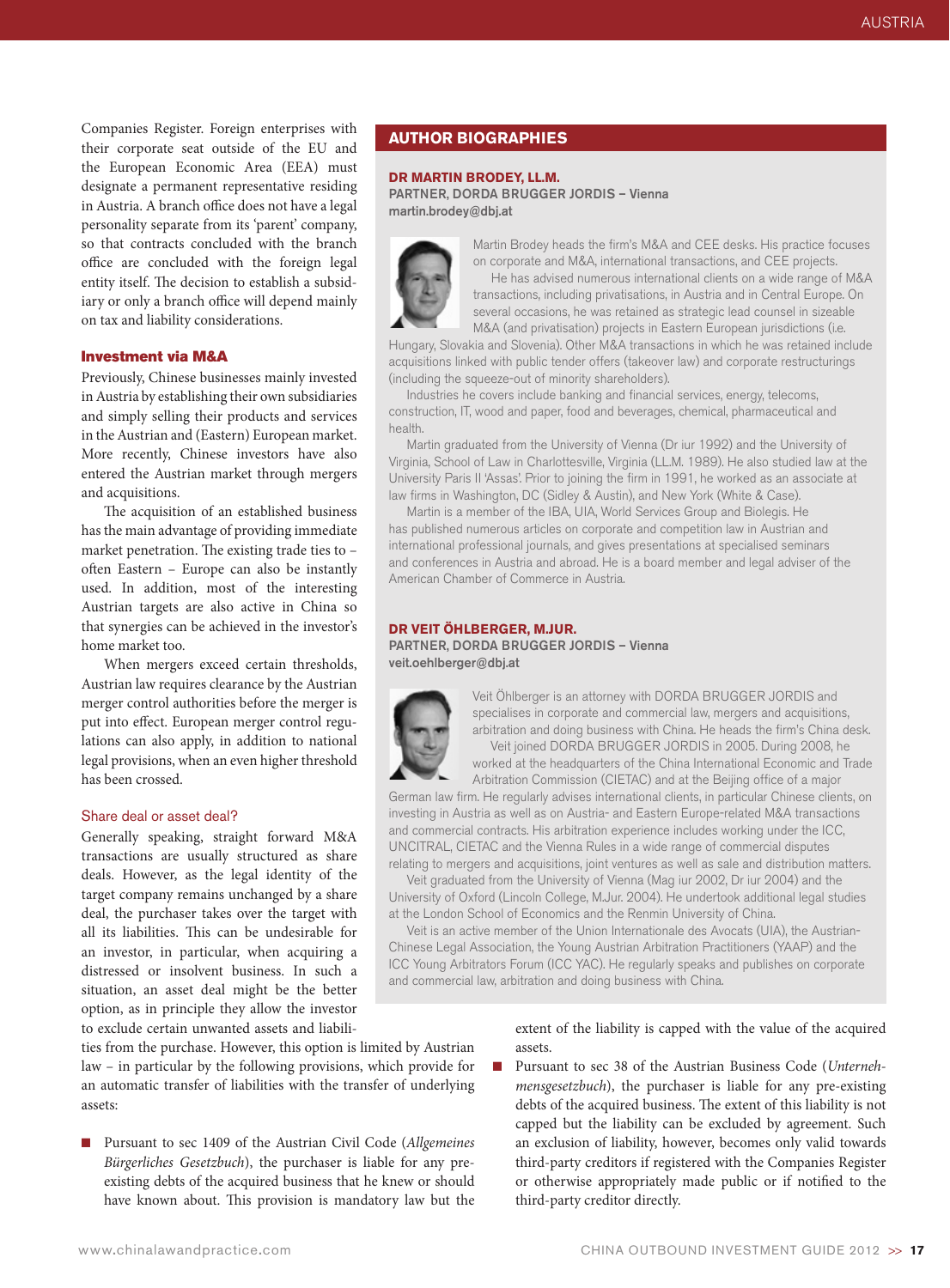Other statutes provide for more specific liabilities for prior debts, for example, in respect of social insurance contributions and taxes.

### The need for due diligence

The above shows that a due diligence review of the target is essential. In some instances, liabilities can be contractually excluded. In other instances, respective representations and warranties should be agreed upon to reduce the risks arising out of an acquisition.

In this context it is important to note that, under Austrian law, a purchaser could be considered as having waived his claims with regard to a defect on which the seller offered specific information but the purchaser refused to conduct a due diligence review. This might even apply to instances where a purchaser failed to request certain information from the seller.

### Acquisition vehicle

A foreign investor may purchase an Austrian target directly or through an acquisition vehicle.

### Austrian holding company

As explained above, an Austrian holding company provides many advantages, some of which make it a particularly useful acquisition vehicle.

### Non-resident intermediate holding company

A non-resident intermediate holding company may be an option in cases of more favourable tax treaties between Austria and other jurisdictions, compared to the Austrian-Chinese tax treaty.

Dividends paid out by Austrian corporations to non-resident shareholders generally trigger a withholding tax of 25%. If a tax treaty provides for a lower withholding tax rate, the tax authorities will refund the excess amount (most double taxation treaties to which Austria is a party provide for a maximum rate of between 5% and 15%). Under some agreements, treaty relief may be granted at the source if certain conditions are met.

Under the Austrian provisions implementing the EU parent/ subsidiary-directive, however, outbound dividends are totally exempt from any withholding tax under the following conditions:

- n an EU company with a legal form listed in the annex to the EU parent/ subsidiary-directive
- has a direct participation of at least 10% in the share capital
- of an Austrian corporation
- with the participation having been held for an uninterrupted period of at least one year.

However, tax at source must be withheld temporarily if the dividends are distributed within the one-year holding period; a refund will be granted as soon as the one-year holding period has expired. According to a ruling issued by the Austrian Ministry of Finance, no temporary withholding is necessary if the taxpayer provides evidence that the shares will likely be held for a period exceeding one year and if sufficient security is provided.

Tax at source must also be withheld in the case of an abuse

of law and constructive dividends. Abuse of law does not exist if the EU parent company states in writing that it derives its income from active business, that it employs its own personnel and that it maintains its own business facilities.

### Acquisition funding

A purchaser has to decide on the debt/ equity portions of the funding of an acquisition. In this context, the main advantage under Austrian law is that interest on loans for the acquisition of a participation is tax deductible. The most common way to deduct interest expenses and to offset them against the target's taxable income is the acquisition of a business via an Austrian corporate acquisition vehicle, followed by the establishment of a tax group.

### Trade law

Depending on the type of business activity of a newly established company or branch office, a simple notification or an application for a trade licence with the competent trade authority may be required. Moreover, legal entities have to appoint a suitable trade representative. In case the business activity is a so called regulated trade (*reglementiertes Gewerbe*), the trade representative must fulfil certain requirements of professional training and/ or professional experience. The trade representative may either be an executive or an employee of the company, and has to reside in Austria or another EU or EEA member state (to the latter, certain exceptions apply in case of bilateral agreements between Austria and the third state or in case of reciprocity; these exceptions are, however, not relevant with regard to China).

### Employment of foreigners and residence permits

In cases where third country nationals are to be employed with the company or the branch office, they would have to obtain employment permits under the terms of the Austrian Aliens Employment Act (*Ausländerbeschäftigungsgesetz*) and a residence permit under the Austrian Act on Residence and Sojourn (*Niederlassungsund Aufenthaltsgesetz*). Since July 1 2011, amendments to these statutes replaced the former general key employee concept by a set of four schemes for highly skilled third country nationals. They established an essentially merit-based points system in lieu of the former quota system. EU/ EEA citizens (except for Romanian and Bulgarian nationals) and Swiss nationals are free to live and work in Austria.

### Final remarks

Austria has a lot to offer to foreign investors – particularly from a legal perspective. However, to make use of the advantages of the Austrian legal system and to avoid potentially negative implications for investments requires sound legal advice on an individual basis. In response to a continually growing demand for legal advice on business between China and Europe, DORDA BRUGGER JORDIS established a 'China Desk'. Best acquainted with the characteristics of the local markets and culture, DORDA BRUGGER JORDIS also creates communicative and strategic conditions to successfully enter the Austrian market. We look forward to assisting you in investing in Austria.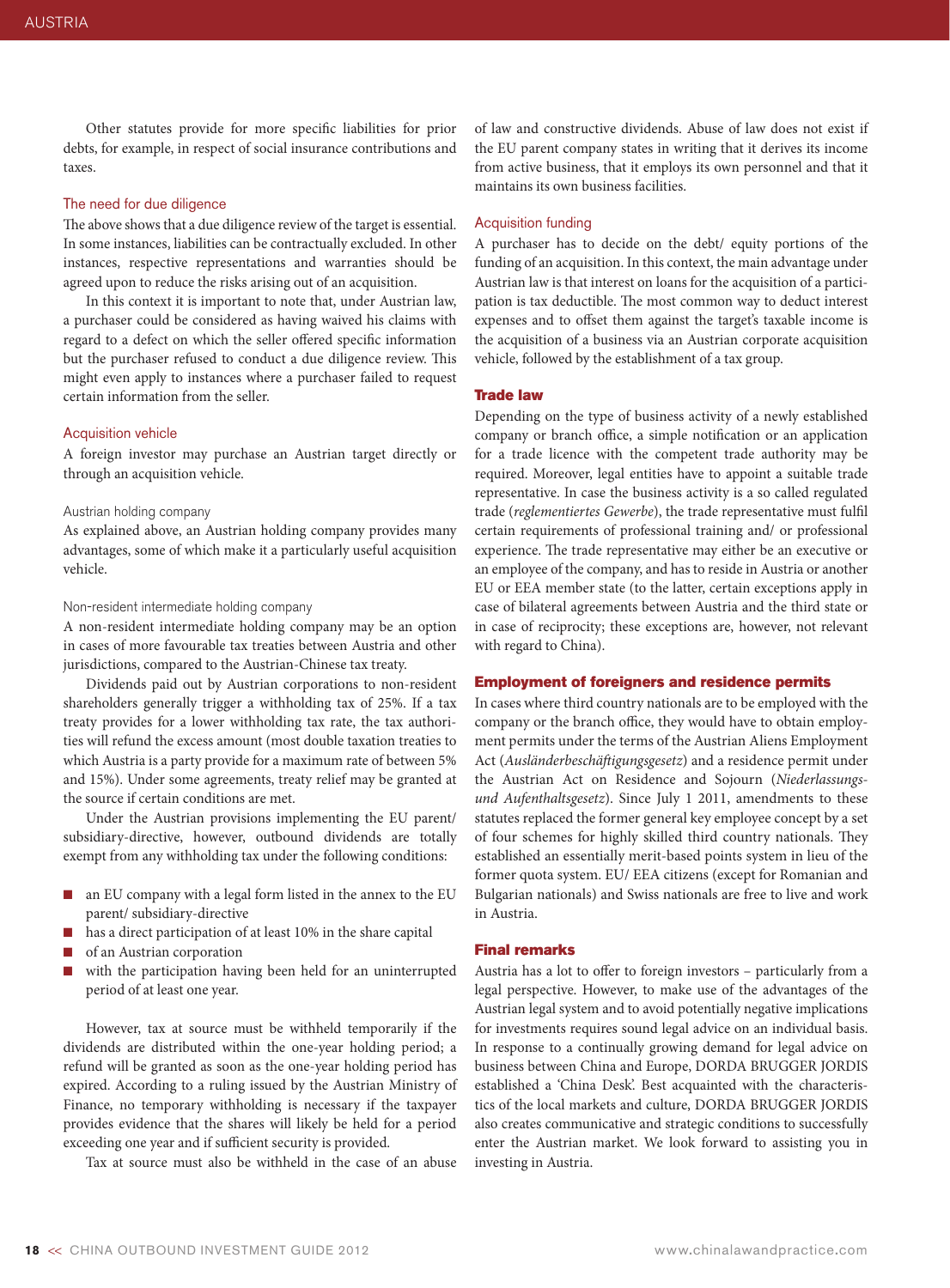# **在奧地利投資**

# Martin Brodev 和 Veit Öhlberger

# **DORDA BRUGGER JORDIS Attorneys at Law**

**[34]** 地利位于欧洲中心,由维也纳乘坐飞机,三小时内可以到 達所有其他歐洲國家的首都城市。奧地利是歐盟成員國之 一,能全面通往全球國內生產總值最高的歐洲內陸市場。

奥地利获公认为欧洲东部和东南部的具领先地位的业务枢 纽,绝大部分外国企业在维也纳成立它们的东欧总部。虽然维 也纳是西欧首都,但比布拉格位处较东。

文化气息、环境素质及高水平的生活和安全标准,使维也纳 长期在全球最优质生活方面排名国际第一。

不过,外国企业到奥地利投资,不只为了实际和地理原因, 而是法律环境有利投资者。在各有关因素当中,奥地利的法律 ■ 国内股东免税(详见下文); 制度具确定性,税制有利投资者,公司法灵活具弹性,并且是 控股公司的理想架構。

### **外商投資的架構**

奧地利的法律制度對外商投資差不多沒有任何限制,特別是奧 地利法律没有规定当地合营者参与特定活动。这项通则的一个 例外情況,是在公共安全和公共秩序方面的大額收購。

此外,奧地利公司法不区别奧地利投资企业与外商投资企 业。在奥利地设立的外商投资企业不必政府批准。

此外,虽然对外国人买地实施一些限制(由省级管理,各地 情况不同,而维也纳是当中最有利外国人的),但外国人签订 租赁协议没有这些限制。

### **投資工具**

### 有限责任公司 —  $GmbH$

在大部分情況,境外投資者以有限責任公司的形式(Gesellschaft mit beschränkter Haftung – GmbH)在奧地利設立子公司。這種法律 形式主要结合股东的有限责任和子公司业务的严密控制,尤其 是通过管理层必须履行的指示。此外,GmbH为股东的权利(例 ■ 直接或间接持股; 如投票权、利润分配和同意的规定)提供较大灵活性。最低的 ■ 在奥地利公司或欧盟母公司/子公司指令附件列出的法律形式 注册资本为35,000欧元,当中最少17,500欧元为货币出资金额,

## 奥地利公司法不区别奥地利投资企业与外商投资企业。在奥利地设立 **的外商投资企业不必政府批准**

必須在注冊前出資;在注冊後,GmbH可自由使用這些出資金 额。每名股东持有相应注册出资金额的限量份额,而不是收到 实际的股份证明书,此外还有基本的权利和义务。

### 股份公司 — AG

在奧地利法律下的另一種限制責任的主要法律形式是股份公司 (Aktiengesellschaft – AG)。不过,与GmbH相比,AG形式的灵活性 较低,股东对业务的控制较少。此外,法规要求股份公司必须 设有监事会,GmbH在达到一定规模(例如超过300名员工或超 过50名股东, 注册资本多于70,000欧元), 或经营某些业务种类 (例如投資公司),才須設有監事會。另外,成立AG較GmbH 的程序复杂和成本高。最低的注册资本为70,000欧元,当中最少

25%必须在注册前出资。与GmbH不同,如转让股份必须有奥地 利公证书, AG的股份转让较容易: 无记名股份(Inhaberaktien)通 过简单的实物转让,记名股份(Namensaktien)以背书方式转让。

### 控股公司

奧地利的控服公司可以有限責任公司或股份公司的形式成立。 控股公司大多以有限責任公司的形式成立。 奥地利的控股公司的优点很多,包括:

- 
- 国际股东免税(详见下文);
- 现代化集团宽减制度(详见下文);
- 融资成本可扣除税费;
- 双重征税协议的庞大网络(特别是东欧国家)规定的低股息预提 稅率;
- 向非居民支付利息不设国内预提税;
- 不限制外国控股公司;
- 税款核定,预先确定特定情况下的税款;
- 奥地利公司法可灵活实施。

奥地利企业的所得税率是25%。控股公司没有特别的企业身 分。

国内股东免税

根據國內股東免稅,合資格股東的股息免稅,要符合以下條件:

- 缴纳企业所得税的奥地利企业(母公司),例如股份公司或有限 責任公司;
- 
- 的公司;或在允许广泛互相行政支持的第三国家的居民企业 (子公司)。

如符合这些条件,母公司通过参与子公司 收到的股息免收奧地利企业所得稅,不论参与 程度和控股時間。

国际股东免税 根据奧地利国际股东免税,合资格参与所得股息和财产收益免 稅,要符合以下條件才適用國際股東免稅:

- 奥地利企业(母公司);
- 直接或间接持股的股本有最少10%;
- 外国公司(子公司),相当于奥地利或欧盟企业(相对于合伙企 業);
- 参与时间维持连续最少一年。

如符合这些条件:(i) 母公司从持股子公司所得的股息和(ii)母 公司出售子公司股份所得财产收益,免收奧地利企业所得税。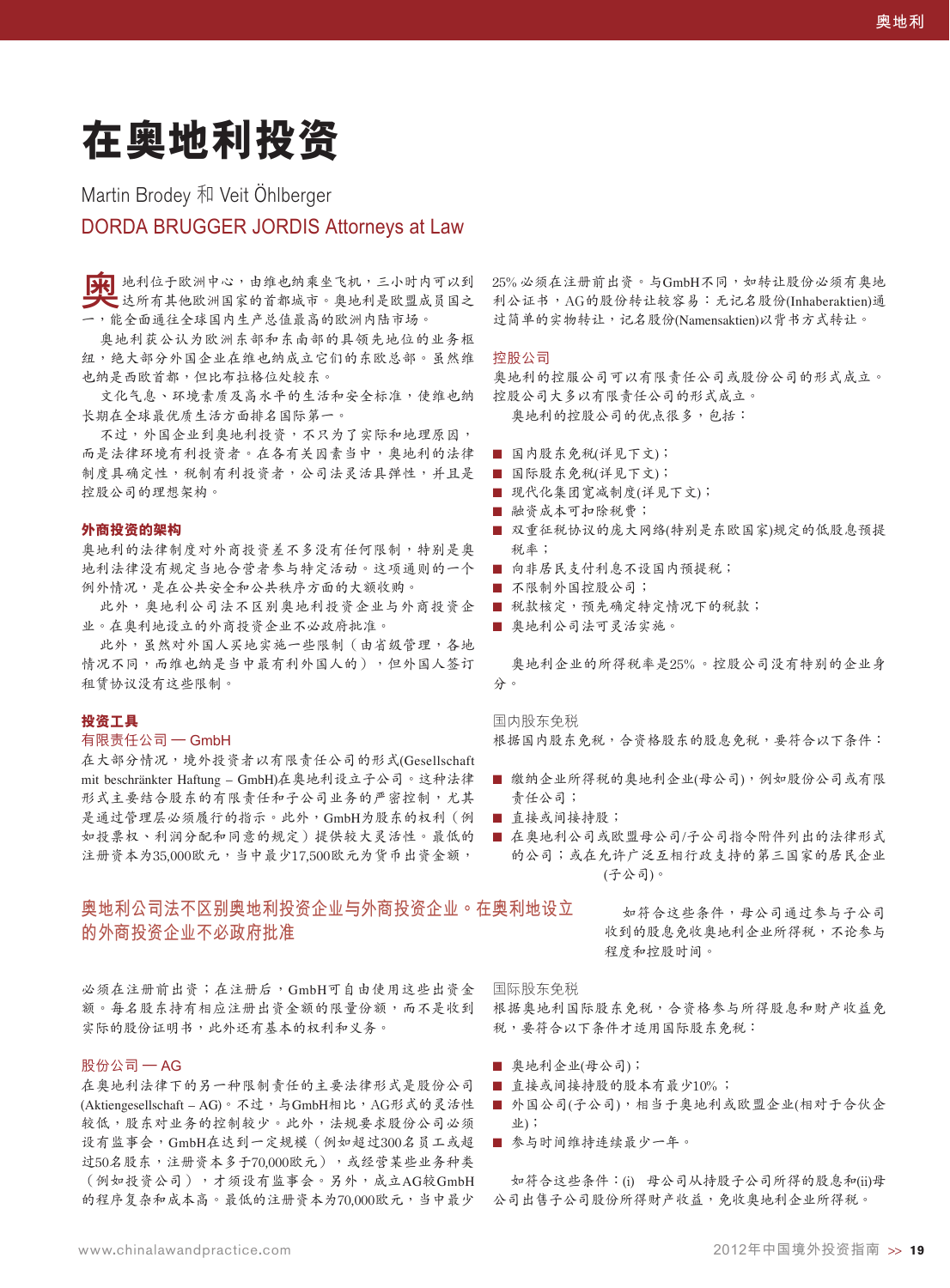### **作者簡歷**

**Dr Martin Brodey, LL.M. 合伙人 : DORDA BRUGGER JORDIS – 維也納**

**martin.brodey@dbj.at**



Martin Brodey领导律行的并购和中东欧办事处,主要从事企业、并购、国 际交易和中东欧项目。 他向很多国际客户提供在奥地利和中欧进行并购交易(包括民营化)的

法律意见。他在东欧国家(即匈牙利、斯洛伐克和斯洛文尼亚)的大型并购 (和民营化)项目中获委任为策略性领导律师。他负责的其他并购交易包括 公开邀约收购(收购法)和企业重组(包括挤出小数股东)。 他涉足的行业包括银行与金融业、能源、电信、建筑、信息科技、

木、纸、食品、饮品、化学品、药物和卫生业

Martin在维也纳大学(Dr iur 1992)和弗吉利亚大学法律学院 (LL.M. 1989)毕业。他还 在巴黎Paris II 'Assas'大学修读法律专业。在1991年加入律所前,他在华盛顿(Sidley & Austin)和紐約(White & Case)擔任律師。

Martin是IBA、UIA、World Services Group和Biolegis会员。他在奥地利和国际专家期刊 发表很多企业和竞争法的文章,又在奥地利和外国的专题研讨会和会议发表演说。他是 奧地利的美國商會委員會成員和法律顧問。

### **Dr Veit Öhlberger, M.Jur.**

**合伙人 : DORDA BRUGGER JORDIS – 維也納 veit.oehlberger@dbj.at**



Veit Öhlberger 是DORDA BRUGGER JORDIS的律师,专长是企业和商业 法、并购、仲裁和中国业务。他领导律所的中国办事处。

Veit在2005年加入 DORDA BRUGGER JORDIS。2008年,他在中国 国际经济贸易仲裁委员会(CIETAC)的总部和一家主要的德国律所的北京 办事处工作。他经常向国际客户,特別是中国客户提出在奥地利投资与 奥地利和东欧有关的并购交易和商业合同的法律意见。他的仲裁经验包 括根據國際商會(ICC)、聯合國國際貿易法委員會(UNCITRAL)、中國國際

经济贸易仲裁委员会(CIETAC)和维也纳法规,处理有关并购、合营企业和分销业务的商 業糾紛。

Veit在維也納大學(Mag iur 2002, Dr iur 2004)和英國牛津大學 (Lincoln College, M.Jur. 2004)毕业。他在伦敦经济学院和中国人民大学修读其他法律课程。

Veit是Union Internationale des Avocats (UIA)、奧地利中國法律協會、青年奧地利仲裁員 (YAAP)和ICC青年仲裁员论坛(ICC YAC)的活跃成员。他经常发表有关企业和商业法、仲 裁和中国业务的讲话和文章。

由此可见,子公司的股息、财产收益和损失和其他价值上的 改变原则上不征税。不过,企业可以选择申报持股为应纳税项 目。这选择必须在并购的年度作出,不能撤消。在作出这选择 后,持股所得的财产收益或其他子公司价值的改变均应纳税, 而損失則可扣稅。

若以下兩種情況同時清楚符合或其中一種情況遠超出規定和 另一种情况大致符合,适用奥地利企业所得税法(Körperschaftssteuergesetz)第10(4)条有关国际股东免税的特别反滥用规定:

- 子公司重点赚取被动收入(即利息收入、租金收入、特许权使 用费收入和财产收益),不从事主动贸易或业务;
- 子公司的实际负税少于15%。

在这种情况,国际股东免税由间接外国税收抵免制度取代(制 度轉換)。因此,子公司在低稅收區只有(主要是)被動收入,反濫 用规定便会适用,母公司从子公司所收股息须缴纳25%稅款,外 國預提稅和子公司所得稅可能會有稅收抵免。

### 集团缴税

財政上有連系的公司可為稅務目的組成集團公司(稅務集團 – steuerliche Unternehmensgruppe),具有的法律效力是每个集团成员 在任何营业年度的应纳税利润/损失,会集中在集团领导以征收 稅款。

对财政上有连系的公司,一个基本要求 是一家公司須直接或間接持有另一公司多于 50%的股份和投票權。集團公司成立最少三 年。如集团成员在此最短期限内离开集团, 分配到集團領導的利潤或損失會追溯取消。

集团缴税的一个主要好处,是任何集团成 員的損失可由其他集團成員的利潤抵銷,而 且外國子公司也可以成為集團成員。因此, 外国损失可以在奥地利扣减税款(不包括双重 扣減損失)。

如集体成员收购一家运作中的公司,股份 交易也可以摊销商誉。商誉是计算被收购公 司的股权加上未折旧固定资产与收购价的差 额。这种商誉最高是收购价的50%。已计算 的商譽以直線法分15年折舊。

### 分公司

一些外國公司成立分公司(Zweigniederlassung) 进行小型投资,而不成立控股子公司。分公 司不受业务种类的限制,但必须在奥地利公 司注册处注册。外国企业本身设于欧盟和欧 洲經濟區以外的,要在奧地利設立常駐代表 机构。分公司并不是独立于母公司之外的法 人,和分公司簽訂的合同,相等于和外國法 人單位簽訂的合同。成立子公司或只成立分 公司的決定,主要視乎稅務和法律責任的考 慮因素。

### **并购投资**

中国企业过去在奥地利主要设立子公司,在 奥地利和(东)欧市场出售产品和服务。近日中 国投资者也通过并购进入奥地利市场。

收购已有公司的主要好处是能即时渗透市 場。已有的貿易連系(一般是東歐)可即時利 用。另外,大部分具吸引力的奥地利目标公

司在中國也很活躍,可以在投資者的本地市場達到協同作用。 当合并超出一定标准,奧地利法律规定由奧地利合并管理部

门在合并生效前处理。如超出更高标准,除国家法规外,欧洲 合並管理法規也適用。

### 股份交易還是資產交易?

一般来说,简单的并购交易一般是股份交易的形式。不过,目 標公司的法律身分不因股份交易而改變,收購人收購目標公司 的所有债务。这种做法对收购困境或资不抵债企业的投资者来 说是不智的。如属这种情况,资产交易可能是更好的方法,因 为资产交易原则上准许投资者不收购不需要的资产和负债。不 过,奧地利法规限制这种做法,特别是以下规定,要求转让资 产时自动转让债务:

- 奥地利民法(Allgemeines Bürgerliches Gesetzbuch)第1409条规 定,收购人对他所知或应该知道的被收购公司的已有债务负 责。这条法规是强制执行的,但债务的水平最高为被收购资 产的价值。
- 奥地利商业法(Unternehmensgesetzbuch)第38条规定,收购人对 被收購公司的已有債務負責。債務水平沒有上限,但可通過 协议不包括债务的做法,只限于此豁免 已在公司注册处登记,或适当地公开或直接通知第三方债权 人,才对第三方债权人有效。